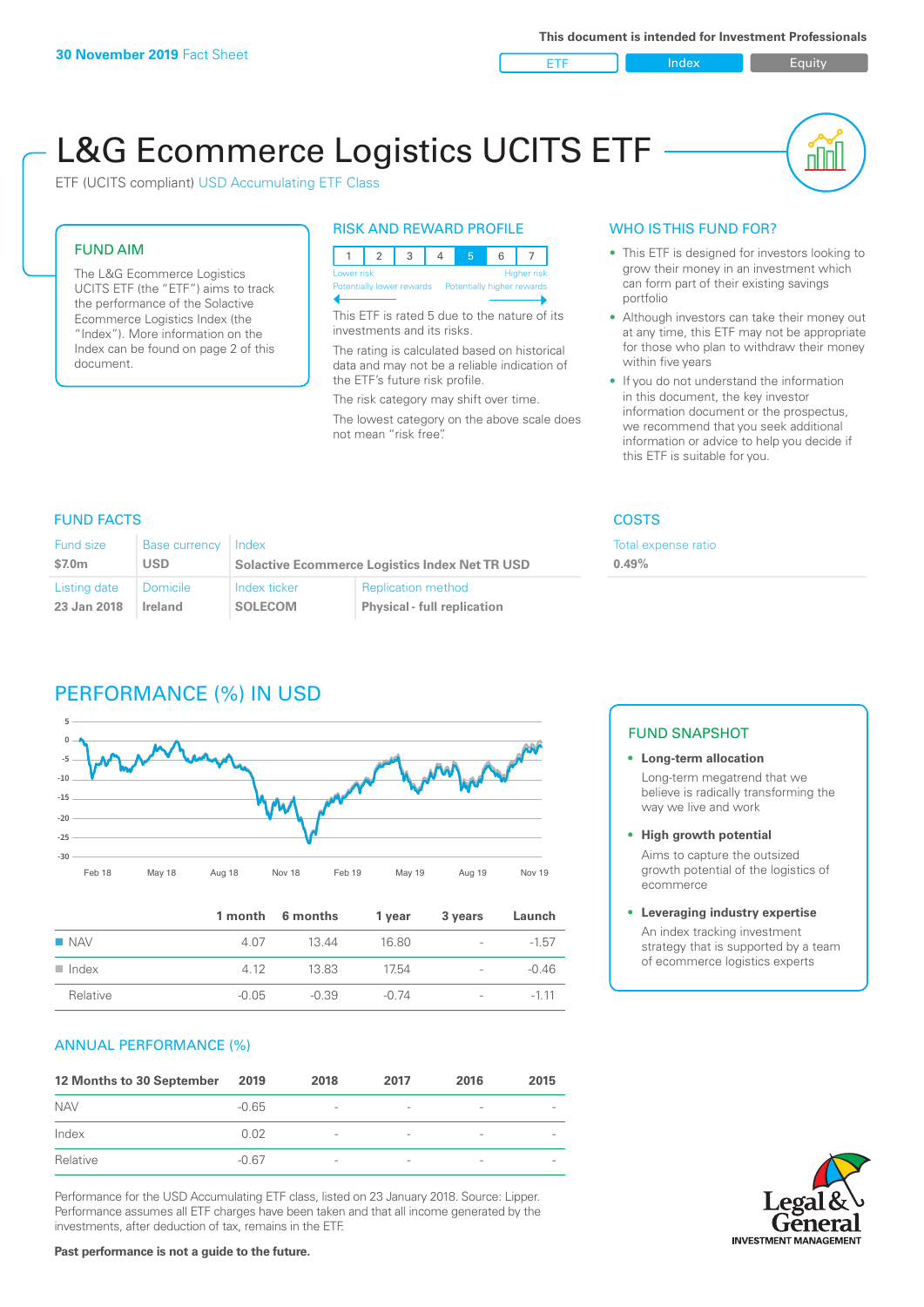### L&G Ecommerce Logistics UCITS ETF

ETF (UCITS compliant) USD Accumulating ETF Class

### INDEX BREAKDOWN

The breakdowns below relate to the Index. The ETF's portfolio may deviate from the below. All data source LGIM unless otherwise stated. Totals may not sum to 100% due to rounding.



### SECTOR (%)

| $\blacksquare$ Industrials | 56.5 |
|----------------------------|------|
| ■ Consumer Discretionary   | 23.8 |
| ■ Information Technology   | 142  |
| $\blacksquare$ Financials  | 2.9  |
| ■ Consumer Staples         | 27   |



### CURRENCY (%)

| $\blacksquare$ USD | 38.6 |
|--------------------|------|
| $\blacksquare$ JPY | 20.4 |
| ■ EUR              | 17.6 |
| HKD                | 5.6  |
| $\blacksquare$ DKK | 3.2  |
| NZD                | 3.0  |
| $K$ KRW            | 3.0  |
| $\blacksquare$ CHF | 2.9  |
| $\blacksquare$ CAD | 2.9  |
| $\Box$ GBP         | 2.8  |
|                    |      |

■ Top 10 constituents 32.3%  $\blacksquare$  Rest of Index 67.7% No. of constituents in Index 34

### TOP 10 CONSTITUENTS (%)

| Vipshop                | 3.9             |
|------------------------|-----------------|
| Nippon Express         | 3.4             |
| Kintetsu World Express | 33              |
| Alibaba Group          | 3.2             |
| <b>DSV</b>             | 32              |
| Deutsche Post          | 31              |
| Logista                | $\overline{3}1$ |
| <b>XPO Logistics</b>   | 3.1             |
| FedEx                  | 3.0             |
| Mainfreight            | 3.0             |
|                        |                 |

### INDEX DESCRIPTION

The Index aims to track the performance of a basket of stocks of logistics service providers and technology companies who are engaged in ecommerce.

The Index is comprised of companies which are publically traded on various stock exchanges around the world that provide (i) "logistics" services (i.e. the warehousing of goods or the fulfilment and delivery of goods) or (ii) software solutions to companies that provide logistic services in connection with "ecommerce" (i.e. the buying and selling of goods on the internet). A company is only eligible for inclusion in the Index if (1) it is of a sufficient size (determined by reference to the total market value of the proportion of its shares that are publically traded) and (2) it is sufficiently "liquid" (a measure of how actively its shares are traded on a daily basis).

The universe of companies out of which the Index selection is made is refreshed annually in April. However, the Index is reconstituted semi-annually in April and October in accordance with the full selection criteria and all companies are equally weighted within the Index. On a monthly basis, the weight of each company is assessed and, if any of them exceeds 15% of the Index, the weights of all companies are adjusted so that they are again equally weighted within the Index.

### INVESTMENT MANAGER

GO ETF Solutions LLP is the investment manager for each of the exchange traded funds (ETFs) issued by Legal & General UCITS ETF Plc and is responsible for the day-to-day investment management decisions for this ETF. The team is highly experienced with respect to all aspects relating to the management of an ETF portfolio, including collateral management, OTC swap trading, adherence to UCITS regulations and counterparty exposure and monitoring.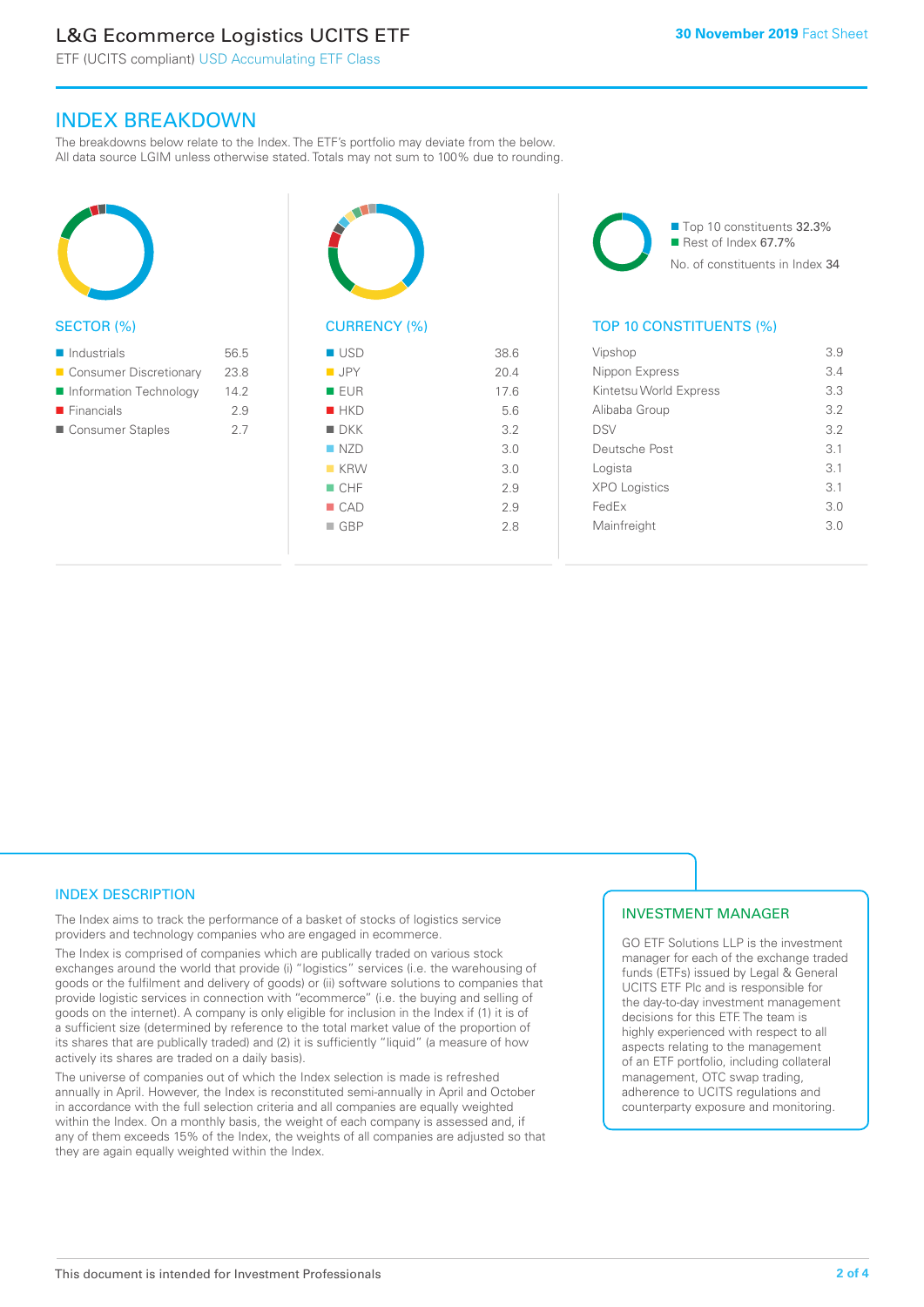### L&G Ecommerce Logistics UCITS ETF

ETF (UCITS compliant) USD Accumulating ETF Class

### KEY RISKS

- The value of an investment and any income taken from it is not guaranteed and can go down as well as up. You may not get back the amount you originally invested.
- An investment in the ETF involves a significant degree of risk. Any decision to invest should be based on the information contained in the relevant prospectus. Prospective investors should obtain their own independent accounting, tax and legal advice and should consult their own professional advisers to ascertain the suitability of the ETF as an investment.
- The value of the shares in the ETF is directly affected by increases and decreases in the value of the Index. Accordingly the value of a share in the ETF may go up or down and a shareholder may lose some or the entire amount invested.
- The ETF's ability to closely track the Index will be affected by its ability to purchase and/or sell the Index constituents and any legal or regulatory restrictions or disruptions affecting them.
- The ETF's ability to closely track the Index will also be affected by transaction costs and taxes incurred when adjusting its investment portfolio generally and/ or to mirror any periodic adjustments to the constituents of the Index. There can be no certainty that ETF shares can always be bought or sold on a stock exchange or that the market price at which the ETF shares may be traded on a stock exchange will reflect the performance of the Index.
- The ETF is subject to the risk that third party service providers (such as a bank entering into swaps with the ETF or the ETF's depositary) may go bankrupt or fail to pay money due to the ETF or return property belonging to the ETF.
- As the Index includes micro, small and medium-sized publicly traded companies, the ETF is subject to the risk that such companies may be more vulnerable to adverse business or economic events and greater and more unpredictable price changes than larger companies or the stock market as a whole.
- Companies that provide logistics services or software solutions to logistic service providers in connection with ecommerce are particularly vulnerable to changes in business cycles and general reductions in consumer spending resulting from recession or other economic factors. Such factors could lead to a decline in the value of the companies represented in the Index and therefore the ETF.

For more information, please refer to the key investor information document on our website **Z** 

### TRADING INFORMATION

| <b>Exchange</b>           | <b>Currency ISIN</b> |                      | <b>SEDOL</b>   | <b>Ticker</b> | Bloomberg |
|---------------------------|----------------------|----------------------|----------------|---------------|-----------|
| London Stock Exchange USD |                      | IE00BF0M6N54         | BFOM6N5 ECOM   |               | ECOM IN   |
| London Stock Exchange GBP |                      | IE00BF0M6N54         | <b>BF0M776</b> | <b>FCOG</b>   | FCOG IN   |
| Deutsche Börse            | EUR                  | DE000A2H9VH7 BFMYF87 |                | FTI H         | ETLH GY   |
| Borsa Italiana            | EUR                  | IF00BF0M6N54         | <b>BF0M787</b> | <b>FCOM</b>   | ECOM IM   |
| <b>NYSE Euronext</b>      | <b>FUR</b>           | IF00BF0M6N54         | BF0M7B0        | <b>FCOM</b>   | FCOM NA   |

The currency shown is the trading currency of the listing.



### SPOTLIGHT ON LEGAL & GENERAL INVESTMENT MANAGEMENT

We are one of Europe's largest asset managers and a major global investor, with assets under management of €1,268.0 billion (as at 30 June 2019). We work with a wide range of global clients, including pension schemes, sovereign wealth funds, fund distributors and retail investors.

The AUM disclosed aggregates the assets managed by LGIM in the UK, LGIMA in the US and LGIM Asia in Hong Kong. The AUM includes the value of securities and derivatives positions.

### COUNTRY REGISTRATION



∰ United Kingdom

### TO FIND OUT MORE



### **Index Disclaimer**

The L&G Ecommerce Logistics UCITS ETF (the "ETF") is not sponsored, promoted, sold or supported by Solactive AG. Nor does Solactive AG offer any express or implicit guarantee or assurance either with regard to the results of using the Index and/or Index trade mark or the Index price, at any time or in any other respect.

The Solactive eCommerce Logistics Index Net Total Return (the "Index") is calculated and published by Solactive AG. Solactive AG uses its best efforts to ensure that the Index is calculated correctly. Irrespective of its obligations towards Legal & General UCITS ETF Plc, Solactive AG has no obligation to point out errors in the Index to third parties including, but not limited to, investors and/or financial intermediaries of the ETF. Solactive AG does not guarantee the accuracy and/or the completeness of the Index or any related data, and shall not have any liability for any errors, omissions or interruptions therein.

Neither publication of the Index by Solactive AG, nor the licensing of the Index or Index trade mark, for the purpose of use in connection with the ETF, constitutes a recommendation by Solactive AG to invest capital in said ETF nor does it, in any way, represent an assurance or opinion of Solactive AG with regard to any investment in this ETF. In no event shall Solactive AG have any liability for any lost profits or indirect, punitive, special or consequential damages or losses, even if notified of the possibility thereof.